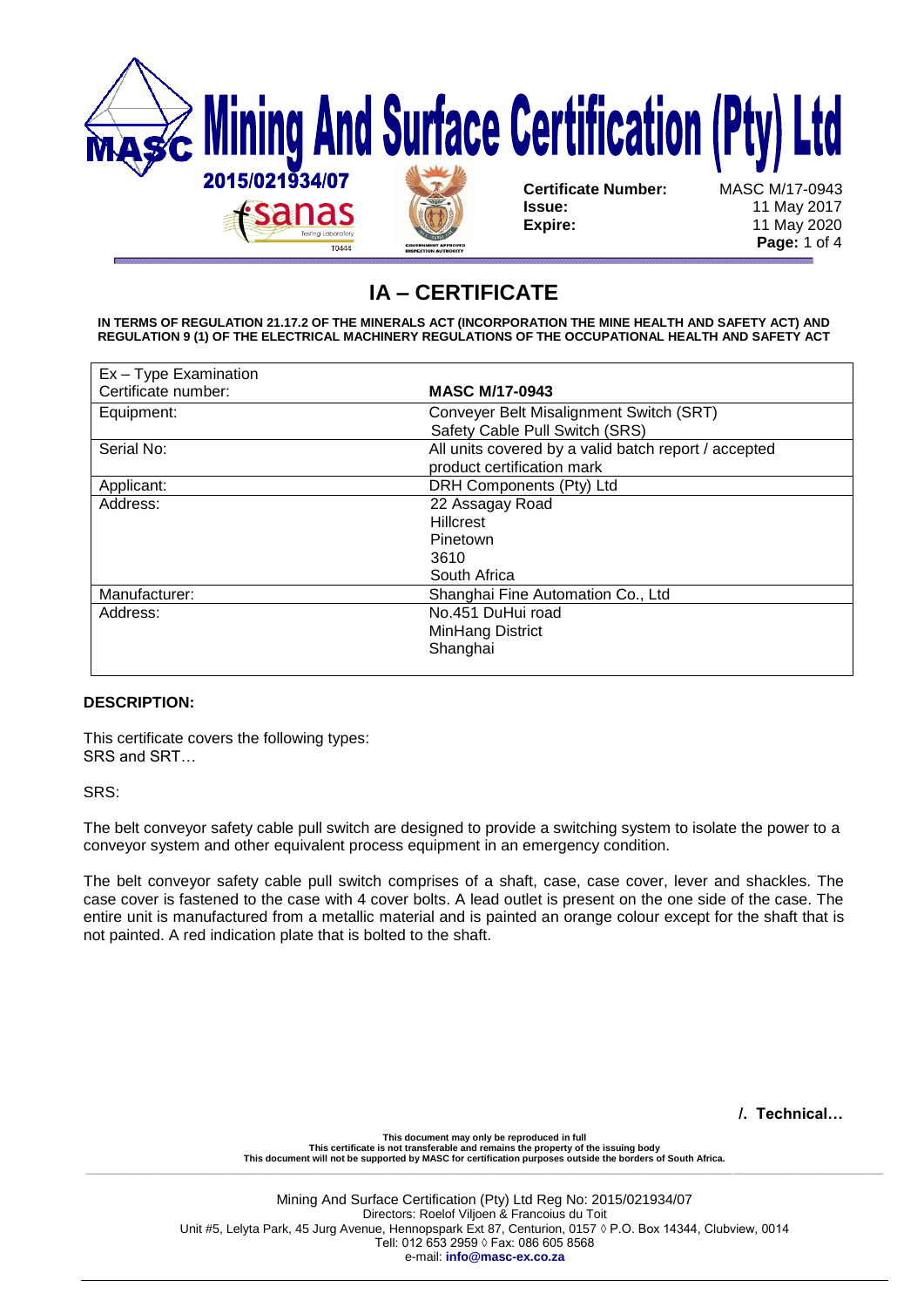# **IA CERTIFICATE NUMBER: MASC M/17-0943**

#### **Belt Conveyor Monitor SR Series – SRS, SRT**

#### **Page 2 of 4**

## Technical data

| <b>Switching Capacity</b> | 15A, 125/250 Vac 1/2A 125 Vdc SPDTx2 |
|---------------------------|--------------------------------------|
| <b>Action Force</b>       | 49A9.8n (5A1kgf.m)                   |
| Reset Way                 | Manual                               |
| <b>Ambient Temp</b>       | $-20^{\circ}$ C to $+60^{\circ}$ C   |
| Ingress Protection        | IP <sub>67</sub>                     |
| <b>Enclosure Material</b> | Die cast ADC                         |
| Weight                    | Approx. 2.9kg                        |

# SRT:

The conveyor belt misalignment switch monitors the operation process for potentially hazardous conditions and activate an alarm when a misalignment occurs.

The conveyor belt misalignment switch comprises of a roller or touch pully, case, case cover and adjustable arm to which the roller is mounted. The case cover is fastened to the case with 4 cover bolts. A lead outlet is present on the one side of the case. The entire unit is manufactured from a metallic material and is painted an orange colour except for the Touch pully arm that is not painted.

#### Technical data

| <b>Switching Capacity</b> | 15A, 125/250 Vac 1/2A 125 Vdc SPDTx2  |
|---------------------------|---------------------------------------|
| <b>Action Force</b>       | $3.4 - 5.4$ N.m $(0.35 - 0.55$ kgf.m) |
| Reset Way                 | Auto                                  |
| <b>Ambient Temp</b>       | $-20^{\circ}$ C to $+60^{\circ}$ C    |
| <b>Ingress Protection</b> | IP67                                  |
| <b>Enclosure Material</b> | Die cast ADC                          |
| Weight                    | Approx. 2.9kg                         |

#### **MARKING:**

| Supplier:     | DRH Components (Pty) Ltd             |  |
|---------------|--------------------------------------|--|
| Manufacturer: | Shanghai Fine Automation Co., Ltd    |  |
| Equipment:    | <b>Belt Conveyor Monitor</b>         |  |
| Model:        | SR Series                            |  |
| Serial No:    | (See validity of report)             |  |
| Ex Rating:    | Ex tb IIIB T85°C Db                  |  |
| I.A. Number:  | MASC M/17-0943                       |  |
| Temperature:  | -20 $^{\circ}$ C to +60 $^{\circ}$ C |  |

#### **/. COMPLIANCE…**

**This document may only be reproduced in full This certificate is not transferable and remains the property of the issuing body This document will not be supported by MASC for certification purposes outside the borders of South Africa. \_\_\_\_\_\_\_\_\_\_\_\_\_\_\_\_\_\_\_\_\_\_\_\_\_\_\_\_\_\_\_\_\_\_\_\_\_\_\_\_\_\_\_\_\_\_\_\_\_\_\_\_\_\_\_\_\_\_\_\_\_\_\_\_\_\_\_\_\_\_\_\_\_\_\_\_\_\_\_\_\_\_\_\_\_\_\_\_\_\_\_\_\_\_\_\_\_\_\_\_\_\_\_\_\_\_\_\_\_\_\_\_\_\_\_\_\_\_\_\_\_\_\_\_\_\_\_\_\_\_\_\_\_\_\_\_\_\_\_\_\_\_\_\_\_\_\_\_\_\_\_\_\_\_**

> Mining And Surface Certification (Pty) Ltd Reg No: 2015/021934/07 Directors: Roelof Viljoen & Francoius du Toit Unit #5, Lelyta Park, 45 Jurg Avenue, Hennopspark Ext 87, Centurion, 0157 ◊ P.O. Box 14344, Clubview, 0014 Tell: 012 653 2959 ◊ Fax: 086 605 8568 e-mail: **info@masc-ex.co.za**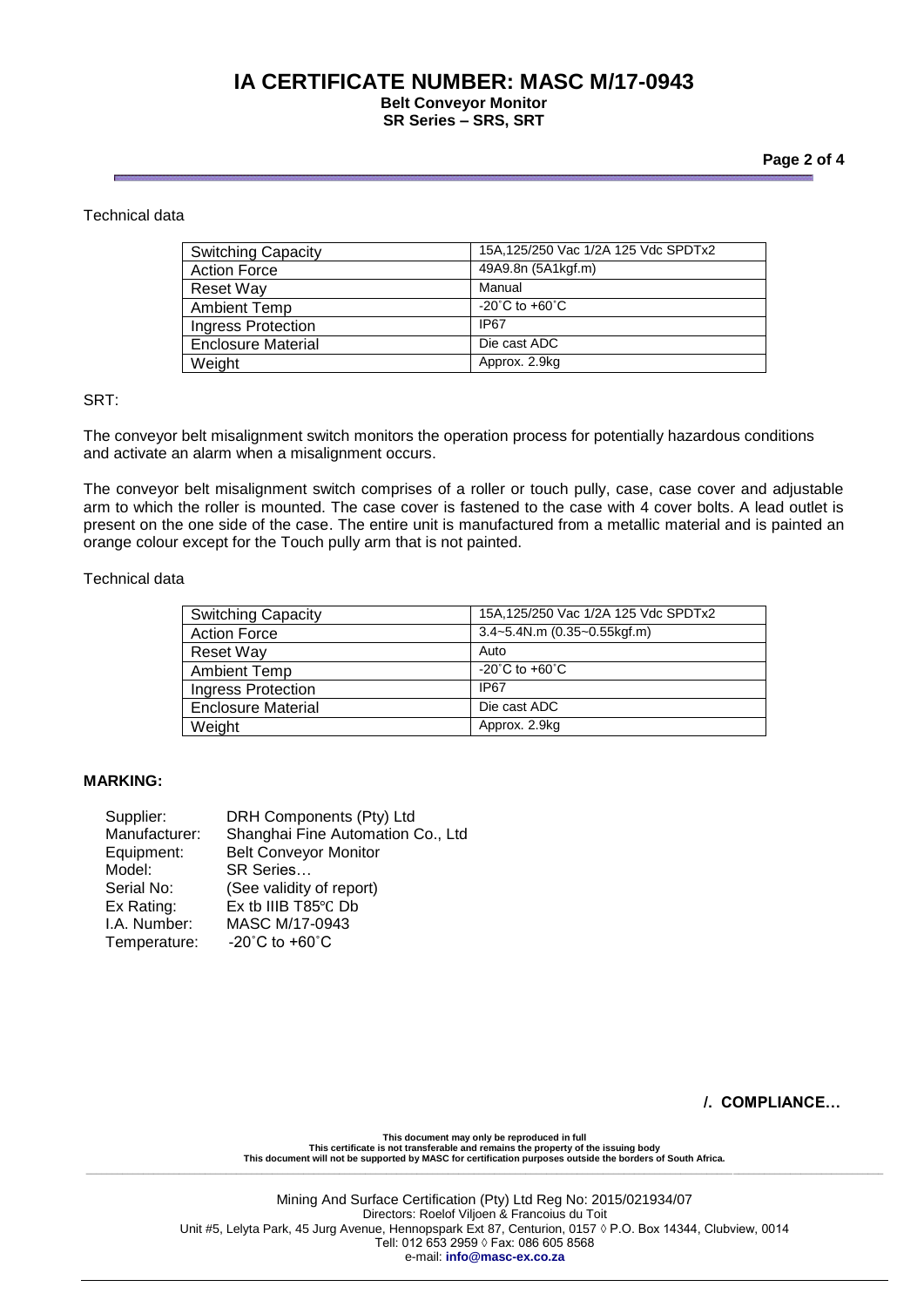# **IA CERTIFICATE NUMBER: MASC M/17-0943**

**Belt Conveyor Monitor SR Series – SRS, SRT**

**Page 3 of 4**

# **COMPLIANCE**

The unit as described above and in test number **MASC 17-0943** is hereby certified "Explosion Protected" Ex tb IIIB T85℃ Db, IP67, -20℃ to +60℃" and is suitable for use in hazardous locations as stated below and as tested, assessed and inspected in accordance with the relevant requirements of SANS Standards:

**The evaluation was conducted according to the requirements of:** 

- **SANS (IEC) 60079-0 : 2012 "Explosive atmospheres — Part 0: Equipment — General requirements"**
- **SANS (IEC) 60079-31 : 2014 "Explosive atmospheres — Part 31: Equipment dust ignition protection by enclosure "t""**

| Location<br><b>Hazard Frequency</b>                                      | Zone 21                                                    | Dust / Surface<br>Intermittent as could occur under normal operating<br>conditions in hazardous area |
|--------------------------------------------------------------------------|------------------------------------------------------------|------------------------------------------------------------------------------------------------------|
| Environment<br><b>Limiting Temperature</b><br><b>Ambient Temperature</b> | Group IIIB<br>T85 °C<br>$-20^{\circ}$ C to $+60^{\circ}$ C | Non-Conductive Dust<br>$85^\circ$ C                                                                  |

#### *The use of apparatus in hazardous locations is subject to the following provisions as applicable, which shall be adhered to:*

- i) SANS 10086 requirements;
- ii) Any conditions mentioned in the above report;
- iii) Codes of Practice enforced in terms of Regulations 21.17.2 of Minerals Act, by Chief Inspector of Mines;
- iv) Any restrictions and conditions enforced by Chief Inspectors of Mines, Principal Inspector (Group I equipment) of Chief Inspector of Factories (Group II equipment);
- v) Any relevant requirements of the MHS Act or the OHS Act.

#### **CONDITIONS OF CERTIFICATION: CONDITIONS OF MANUFACTURE**

None

# **SPECIAL CONDITIONS FOR SAFE USE (X)**

None

 **/. CONDITIONS…**

**This document may only be reproduced in full This certificate is not transferable and remains the property of the issuing body This document will not be supported by MASC for certification purposes outside the borders of South Africa. \_\_\_\_\_\_\_\_\_\_\_\_\_\_\_\_\_\_\_\_\_\_\_\_\_\_\_\_\_\_\_\_\_\_\_\_\_\_\_\_\_\_\_\_\_\_\_\_\_\_\_\_\_\_\_\_\_\_\_\_\_\_\_\_\_\_\_\_\_\_\_\_\_\_\_\_\_\_\_\_\_\_\_\_\_\_\_\_\_\_\_\_\_\_\_\_\_\_\_\_\_\_\_\_\_\_\_\_\_\_\_\_\_\_\_\_\_\_\_\_\_\_\_\_\_\_\_\_\_\_\_\_\_\_\_\_\_\_\_\_\_\_\_\_\_\_\_\_\_\_\_\_\_\_**